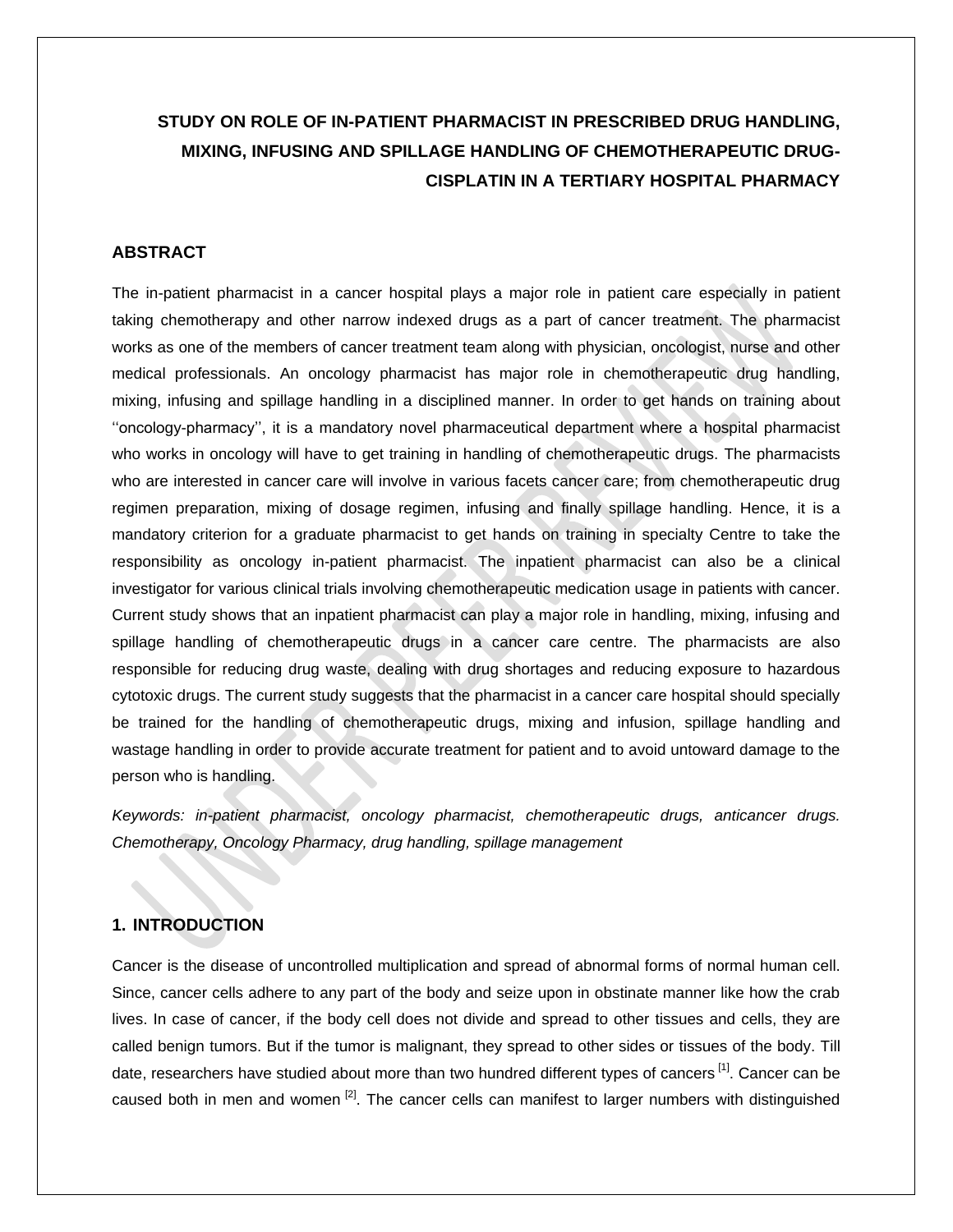properties compared to normal cells. The cancer cells are invasive and metastatic and can proliferate uncontrollably, differentiate and loss their function. The pathological causes of cancer include the occurrence, epidemiological spread, and the characteristics of specific cancer cells. Sometimes, other demographic factors such as age, gender, race, genetic makeup and exposure to environmental carcinogens may determine the behavior of cancer cells. Particularly, exposure to ionizing radiations have been well known risk factor that cause various types of cancers, especially thyroid carcinoma, acute leukemia, breast cancer <sup>[3]</sup>, lung carcinoma, soft tissue sarcoma, and basal cell skin cancers. Other causative agents of cancer in humans and animals. are grouped as chemical carcinogens that include cigarette smoking, use of azo-dyes, aflatoxins, asbestos, benzene, and radon. In most cancers, pathological virus such as hepatitis are the causative agents in human <sup>[4, 5]</sup>. The virus-induced cancer can express in human. Cancers are pathologically classified as carcinoma, melanoma, sarcoma, osteogenic sarcoma and leukemia. Carcinoma is malignant tumour that arises from epithelial cell. Melanoma is defined as the abnormal growth of melanocytes in skin. Sarcoma is the type of cancer that affect the muscle cell or connective tissue. The osteosarcoma is the frequently occurring cancer type that destroys normal bone tissue. Leukemia is characterized by rapid growth of abnormal leucocytes <sup>[6]</sup>. Cancer is diagnosed by histological methods and electron microscopic method by finding the presence and type of cell junctions, surface of the cell, shape of the cell and nucleus, nuclear membrane, nucleoli, number of cytoplasmic organelles, and any other secretary product in the cytoplasm such as melanosomes in melanoma and membrane-bound granules in endocrine tumors <sup>[7]</sup>. There are few tumour markers for diagnosing cancers such as circulating tumor markers and tissue tumor markers. The circulating tumor markers are found in the body fluids such as blood, urine, stool, pleural effusion, cerebrospinal fluid and sputum from the cancer patients. These markers are used to determine the prognosis of disease, to find out the remaining cancer cells after treatment or cancer relapse, to assess the response to the treatment and to monitor drug resistance. Tissue tumor markers are found in the tumors and can be detected by taking biopsy sample. Tumor markers are used for the diagnosis of cancer, stage of cancer disease, type of cancer, and for the disease prognosis and for selection of appropriate therapy. A biopsy procedure will confirm the presence of cancer. For this, a tiny piece of the suspicious area is taken out and is tested in the lab.

# **CANCER TREATMENT**

Cancer can be treated by single or combined treatments of active surveillance, surgery, radiotherapy and chemotherapy.

# **Active surveillance**

It is otherwise called as watchful waiting because some of the cancer cells can grow slowly without causing any signs and symptoms for prolonged period after diagnosis. Hence, the patient may not necessarily take any kind of treatment but periodic screening and monitoring by the oncologist is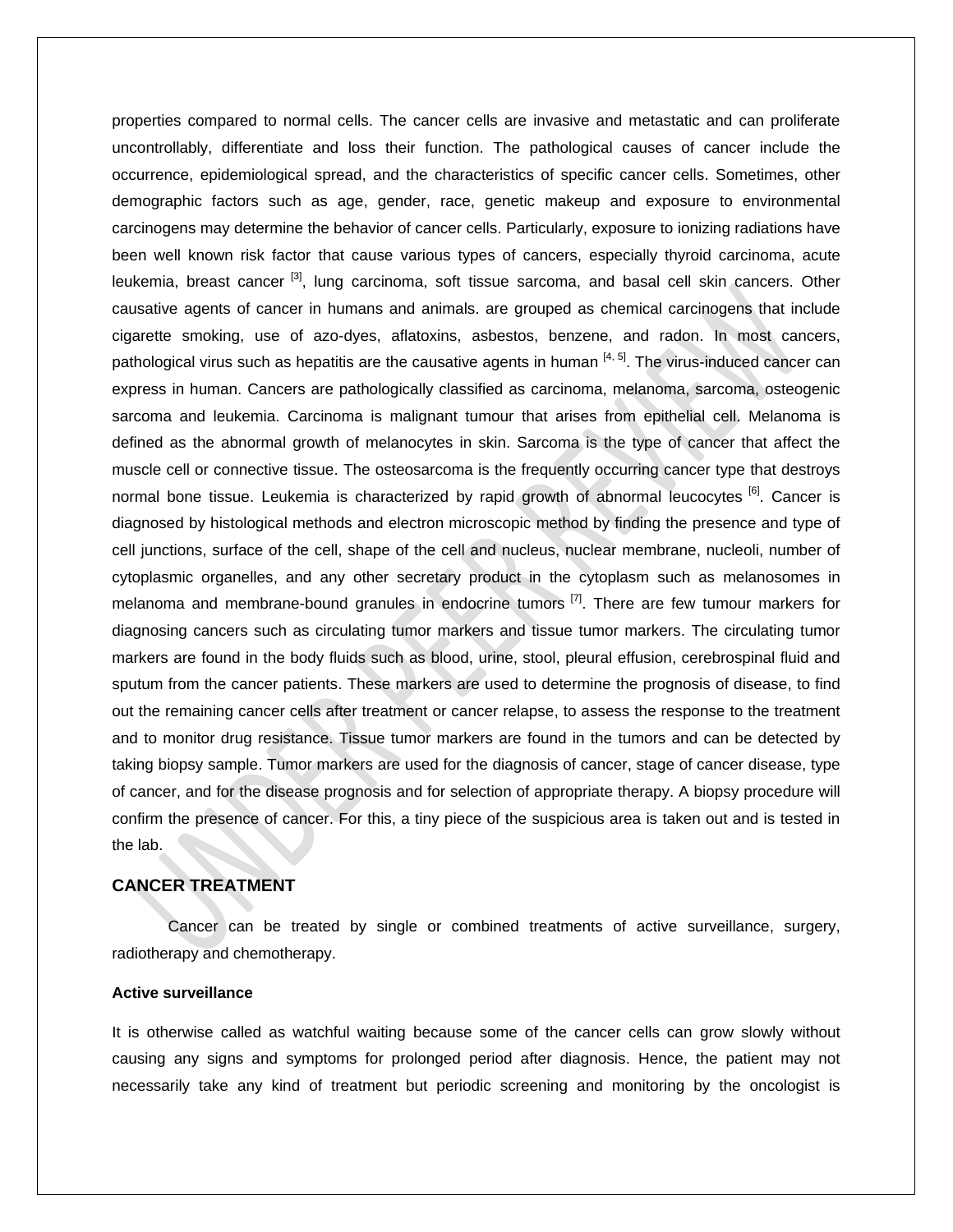necessary. So, the oncologist will closely monitor the patient for any abnormal signs and symptoms and can initiate appropriate at right time.

# **Surgery**

Surgical removal of cancer tumor in the operation theatre. If the cancer growth is specific to one area or organ and do not spread, then the cancer is removed by the surgery. Surgery is done to remove the lymph nodes that are affected by the cancer. Surgery is posted to remove cancer tumor that has spread to other organs of the body which is very uncommon. The type of surgery will be suggested based on the cancer affected region in the body, size and position of the tumours.

# **Radiotherapy**

Radiotherapy is the exclusive method of treating cancer with high energy X-rays. These X-rays are capable of destroying cancer cells without causing significant harm to normal cells. Radiotherapy is carefully planned to target the cancer affected area in the human body. The most common side effect of radiotherapy is fatigue and is based on the part or organ of the body that is being treated.

# **Chemotherapy**

Most of the cancer treatment include use of chemotherapeutic or anticancer drugs to damage the cancer cells. As of now, fifty or more different chemotherapy drugs are available currently in the market. Most of the chemotherapy drugs are intravenously infused into vein and few are given orally as tablets or capsules. The drugs circulate in the blood and can destroy cancer cells in the human body. A combination of two or more chemotherapeutic drugs with different mechanism of action are always used [8] .

Most of the chemotherapeutic drugs cause side effects. These side effects can be controlled or prevented by various methods.

# **CHEMOTHERAPEUTIC DRUGS FOR TREATING CANCER**

The anticancer drugs are classified as below with their detailed mechanism of action.

- Alkylating agents: These drugs act by forming covalent bond with DNA of cancer cells and delaying or stopping DNA replication. The alkylating agents are cyclophosphamide, mechlorethamine, melphalan, thiotepa, cisplatin etc.
- Antimetabolites are drugs which block or disrupt the metabolic pathway for synthesis of DNA. The antimetabolite drugs are methotrexate, Mercaptopurine, etc.
- Cytotoxic antibiotics are derived from microorganisms that prevent the mammalian cell division. Example: Daunorubicin, Doxorubicin, mitamycin, Biliomycin, etc.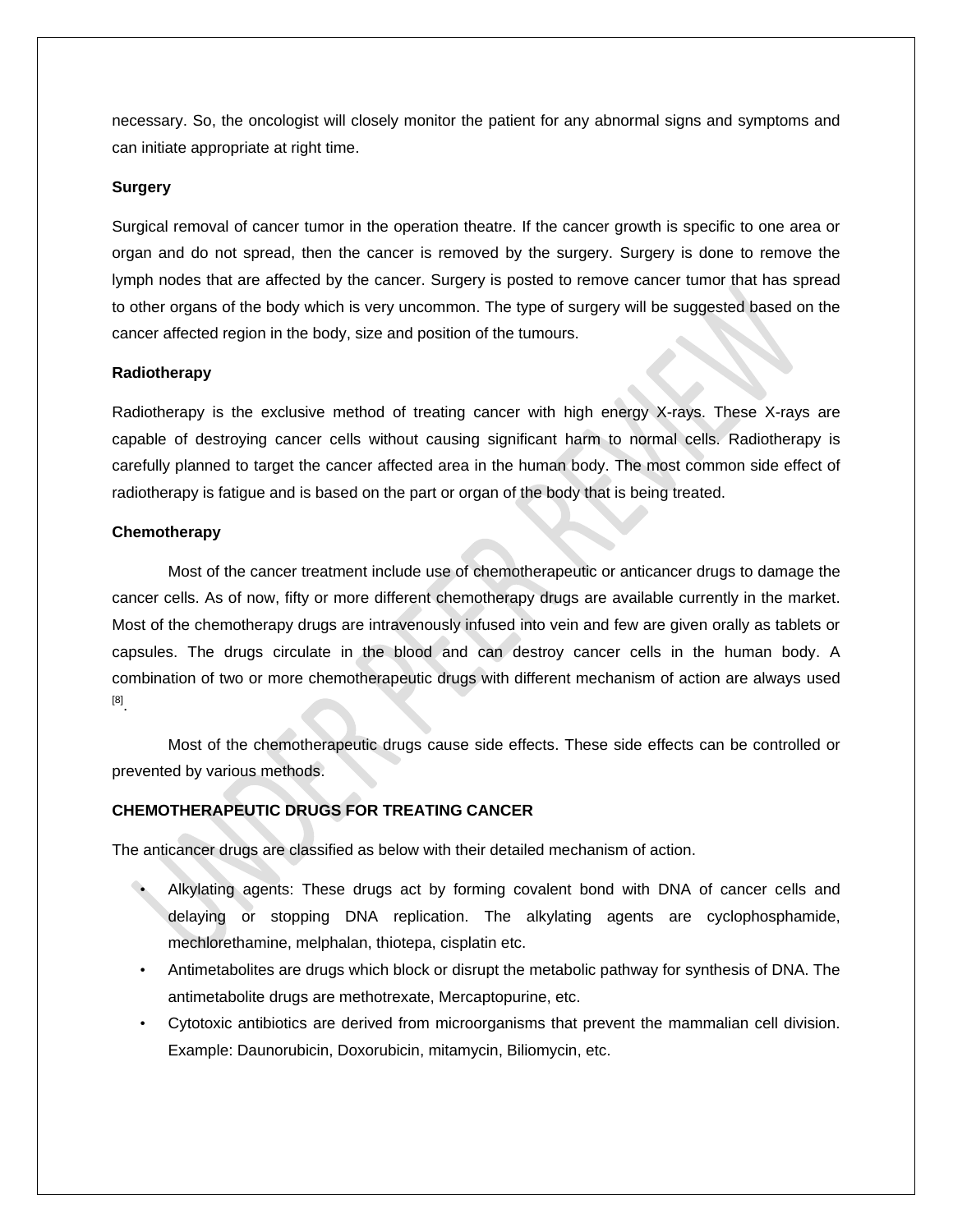• Chemotherapeutic cytotoxic drugs that are derived from plants are vinca alkaloids, taxanes, and camptothecins. These drugs specially affect microtubule function of cancer cells and affect the formation of the mitotic spindle. Example: Vinblastine, Etoposide, Vincristine, etc., **[9]**.

This study included the use of cisplatin in the in-patient pharmacy of a cancer care centre.

# **CISPLATIN**

# TRADE NAME: Platinol®, Platinol®-AQ, CDDP

Cisplatin is an antineoplastic chemotherapy drugs from the group of alkylating agents. Cisplatin is the drug of choice for different cancers such as advanced bladder cancer, metastatic ovarian cancer and metastatic testicular cancer. Cisplatin is administered in inactive form. The drug is activated after entering into the cancer cells. The mechanism of action of this drug is by displacing the water molecules by the chloride atoms in the cytoplasm of the cancer cell. The modified product can react with any nucleophilic compounds inside the cell such a DNA and RNA. Cisplatin binds to the N7 reactive center on purine residues of DNA and cause damage to DNA of the cancer cells. This damage blocks cell division causing cell apoptosis. Many publications published from research laboratories have mentioned DNA as a critical target for cytotoxic effect of cisplatin and the enlightening evidence is both prokaryotic and eukaryotic cells show hypersensitivity to cisplatin by deficient in DNA repair.

#### **INFUSION OF CISPLATIN:**

- The drug is infused intravenously (no tablet form of cisplatin is available).
- The drug is an irritant which cause inflammation of the vein through which the drug is administered.
- Cisplatin can cause tissue damage when escape from the vein. Only trained personnel like oncology nurse should administer the drug. The oncology nurse or the oncologist should be alerted immediately about the pain, redness or swelling at the injection site by the patient.
- Additional IV fluids must be given to patient before or after the cisplatin infusion. The patient should be hydrated adequately with additional IV fluids prior to, during and after cisplatin administration, to protect the kidney function.
- The dose of cisplatin should be calculated based on type of cancer, height, weight, kidney function, and liver function and comorbid conditions <sup>[10]</sup>.

# **ROLE OF HOSPITAL PHARMACIST IN CLINICAL ONCOLOGY**

- DRUG HANDLING
- DRUG SELECTION
- **PRESCRIBING AND DOSING**
- DRUG PROCUREMENT
- DRUG STORAGE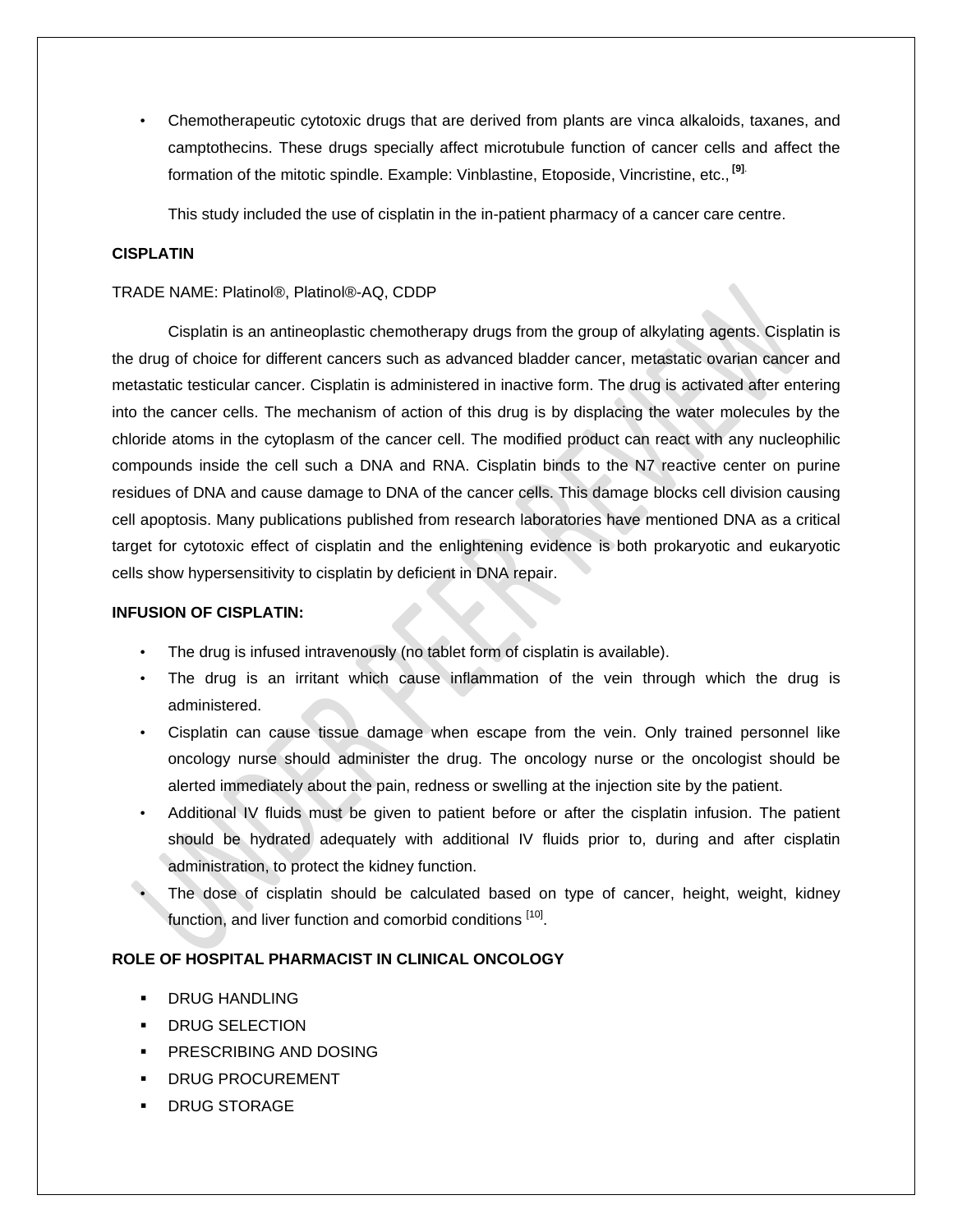- DRUG PREPARATION
- **DISPENSING**
- INFUSION HANDLING
- SPILLAGE HANDLING OF CHEMO DRUGS
- WASTAGE HANDLING OF BIOSOLID WASTAGES<sup>[11]</sup>

#### **DRUG HANDLING**

Oncology pharmacists (OPS) ensure safety in compounding, preparing, and dispensing chemotherapy. The inpatient pharmacist posted in oncology ward should be responsible for reducing wastage of drug, dealing with shortage of drugs and minimizing the exposure to hazardous drugs. The oncology in-patient pharmacist should be expert in handling anticancer chemotherapeutic drugs and its mechanism of action. The OPSs also work as cytotoxic drug therapy experts and get trained in various responsibilities including drug selection, procurement of drugs, drug storage, chemotherapeutic drug preparation, drug dispensing, drug prescription, drug dosing based on individual patients, getting clarification with oncologist, drug administration at bed side, patient monitoring, evaluating drug effect, side effects and monitoring adverse drug reactions [12].

# **DRUG SELECTION**

The oncological pharmacists can help the oncologist in the fields like suitable drug selection and offering information about drug, like pharmacology, dosing of drugs based on the vital function tests to avoid any kind of side effects or adverse drug reaction.OPS have specific skills related to drug-information that include utilization of relevant internet search engines and to scrutinize the published and ongoing clinical trials, review the study design, and evaluate the evidence-based guidelines and correctness of biostatistical values. There is also certain work included for the OPS by regularly reviewing the current literatures that documented the use of anticancer drugs for off-label use. The obtained information can be predominantly helpful to justify the possible treatment outcome and prognosis of the disease state. OPS can prepare history of drugs both current and prior medications taken by the patients to clarify the drug tolerance. This information can help the oncologist to appropriate drug selection for the current treatment [13] .

# **PRESCRIBING AND DOSING**

The oncological pharmacists have an important function in the designing of complexity of chemotherapy drug prescription and auditing the chemotherapy drug regimens. Chemotherapy drug prescribing or procuring the drugs are solely depend on the oncologist and the pharmacist combined effort based on the medication order. The chemotherapy regiments are prescribed based on the disease state, signs and symptoms and availability. The dosing calculations of the cancer patient are done using body surface area (BSA) with respect to setting the drug doses and changing the drug administration on following or non-following days. The cancer care treatment basically include diagnosis of disease, height and weight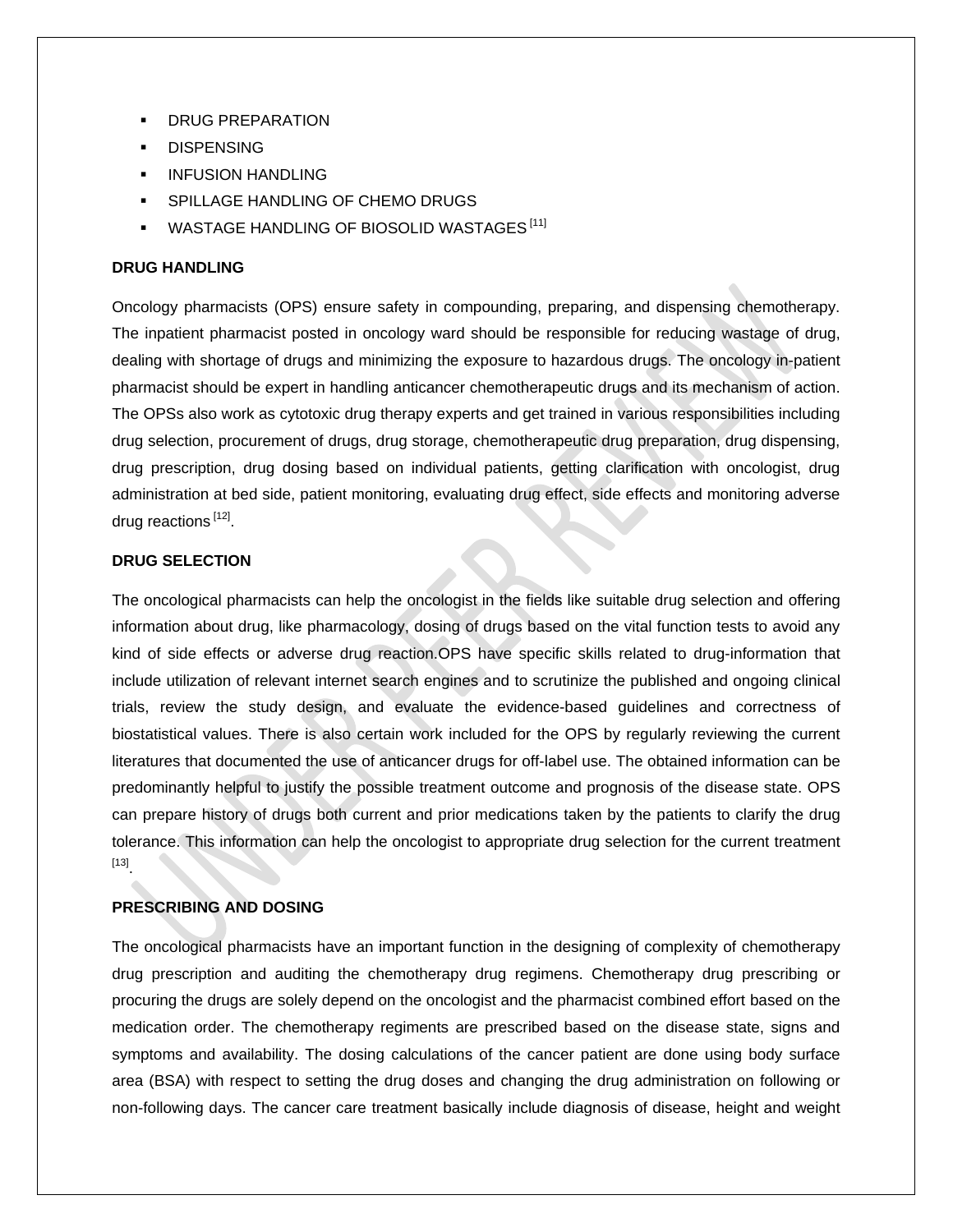of the patient, calculation of body surface area, calculation of dosage (mg/m<sup>2</sup>), calculation of final dose of drug, starting date and time of therapy, number of days of therapy, solution diluents to be used and infusion volume, infusion drip rate per minute, choosing the intravenous route whether by bolus or infusion, infusion duration, frequency of drug administration, and number of scheduled doses to be administered. The height and weight of the patient should be documented which help the oncology pharmacist and bedside nurse to cross or double check the dosage calculations based on body surface area and final dose to be administered <sup>[14]</sup>. The demographic properties of patients also affect the pharmacokinetics properties of drugs such as absorption of administered drug, drug distribution, drug metabolism, and drug elimination changes especially age factor. A unique challenge in pediatric dosing of cytotoxic drugs is faced by the oncology pharmacist is the differences in drug disposition, changes in the gastrointestinal function that includes pH of stomach, intestine and blood, drug movement, and production of bile, or activity of enzyme activity which alter the amount of drug absorbed after administration.

# **DOSE CALCULATION**

The dosage for anticancer chemotherapeutic drugs is calculated considering below criteria.

- 1. Dose calculated based on body surface are is accurate. But consider other parameters along with BSA for appropriateness.
- 2. The extreme data of body surface area should not be used for calculation of doses (example: <1.5 and >2.0). Because, muscle wastage and obesity of the patients may affect the therapeutic dose and the drug effect.
- 3. The body surface area value is used as a distinctive absolute dosage range of drugs for a particular dosage regimen protocol (example, doxorubicin dose is 80-120mg and not 60mg/m<sup>2</sup>). The appropriate dose is likely to be in the specified range and do not depend on the body surface area.
- 4. The calculated dose should be in exact numerical value without any fractional dose size, for e.g., if the calculated dosage of doxorubicin is 120mg, then the prepared dose should be 100 mg of doxorubicin. If the calculated dose of methotrexate is 67mg, then the prepared dose should be 70 mg of methotrexate.
- 5. The other parameters such as comorbid conditions, liver function and kidney function should be considered along with the body surface area during calculation of drug dosage for a particular patient.
- 6. The elimination of drug should be known by the pharmacist and oncologist before calculating the dosage. The dosage should be adjusted based on the blood investigation report of the patient, for example, serum levels of creatinine, bilirubin and transaminase, or genotyping and phenotyping results.
- 7. The drug-drug interaction should be monitored with chemotherapeutic drugs and other drugs that may inhibit or enhance the elimination of chemotherapeutic drugs.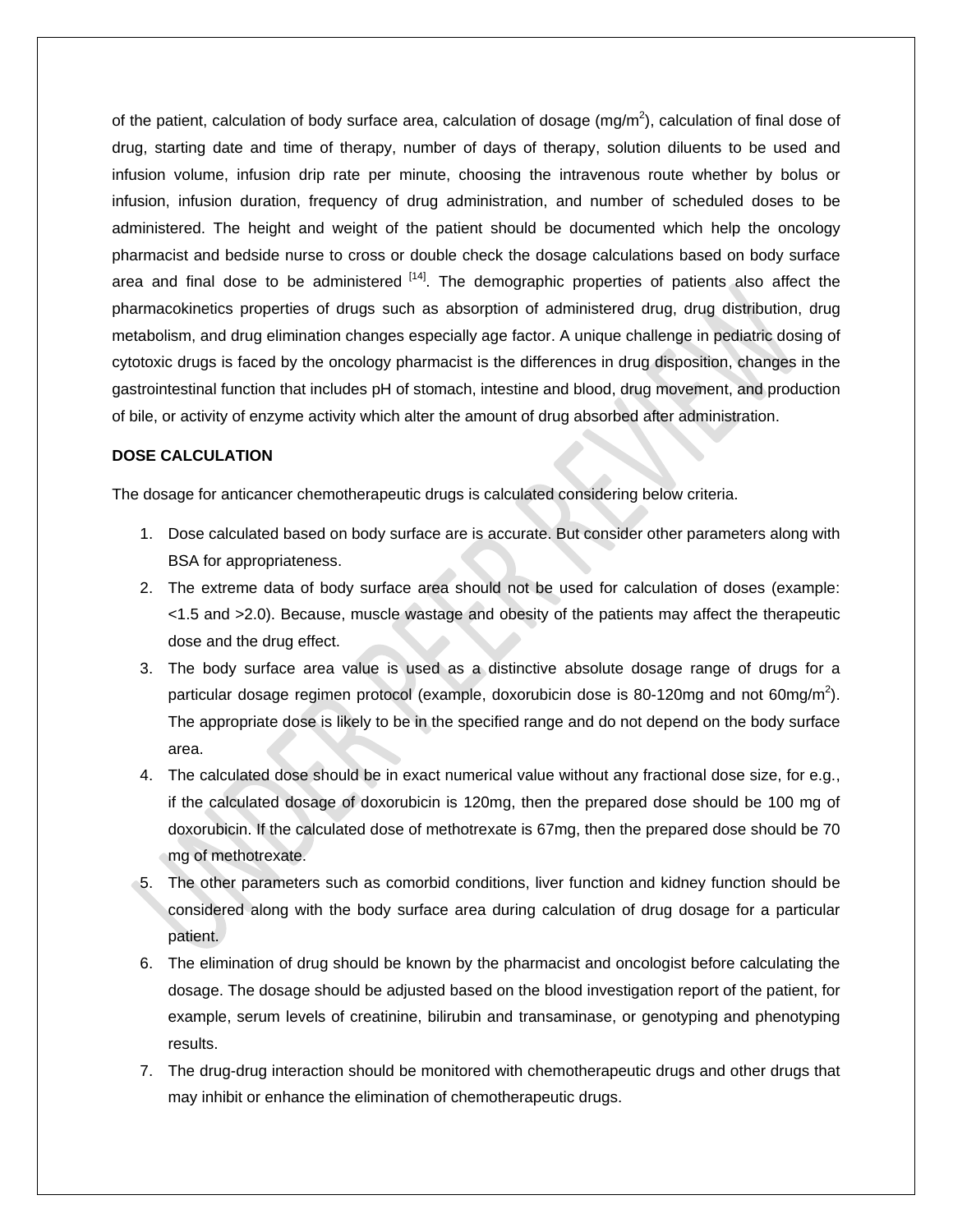- 8. The other parameters that affect drugs disposition e.g., serum albumin, presence of ascites, cachexia, obesity, and performance status, should be checked before calculating the dosage.
- 9. The correctness of the calculated dosage should be checked to avoid over dosage and under dosage.
- 10. A biological end point such as myelosuppressant should be checked for the administered dose and the subsequent dosage should be adjusted up or down, according to the neutrophil count (1.5\*109/L).
- 11. The calculated dosage should be cross checked by another person like co-pharmacist or a nurse [15] .

# **DOSE CALCULATING FORMULA**

The chemotherapy drug dosage for each patient is calculated based on Du Bois Formula.

Du Bois formula:

BSA= 0.0071848 X height (meter) 0.725 X weight (kg) 0.425

# **PROCUREMENT**

The anticancer therapy should be optimized by making the drug available to the patient by procuring at the time of need. The duty of oncology pharmacist is to spend quality time to procure antineoplastic drugs in spite of hurdles like manufacturing shortages. Contamination (43%), delay during manufacturing, closure of manufacturing plant, discontinuation of drug manufacture due to raw material unavailability and due to increased demand of the specific chemotherapeutic drug.

# **STORAGE**

Chemotherapeutic or cytotoxic drugs should be stored properly under appropriate lighting, ventilation and temperature in order to sustain chemical integrity and to warrant 100 % activity of the chemotherapeutic property of anti-neoplastic drugs. It is very difficult to maintain certain chemotherapy drugs which are similar in look and sound. This factor may also impact on improper storage and improper dispensing.

### **PREPARATION OF CHEMOTHERAPEUTIC REGIMEN**

It is a complexed step to reconstitute and prepare anticancer drugs is complex process. So, accurate compounding and preparation of chemotherapeutic drugs are necessary. There should be standardized charts for quantity of dilution of drugs, type of carrier solutions, volume of diluted drugs, proper containers to be used such as glass, polyvinyl chloride and plastic, rate of infusion, and expiration dates. This chart should be prepared by the pharmacist and approved by the Pharmacy and Therapeutics Committee. The pharmacist should maintain worksheets for compounded drugs that contain information about chemotherapy drug used during each cycle, serial numbers in case of recall, calculation of cumulative doses of certain drugs, number of chemotherapy treatment and their dates, simultaneously with columns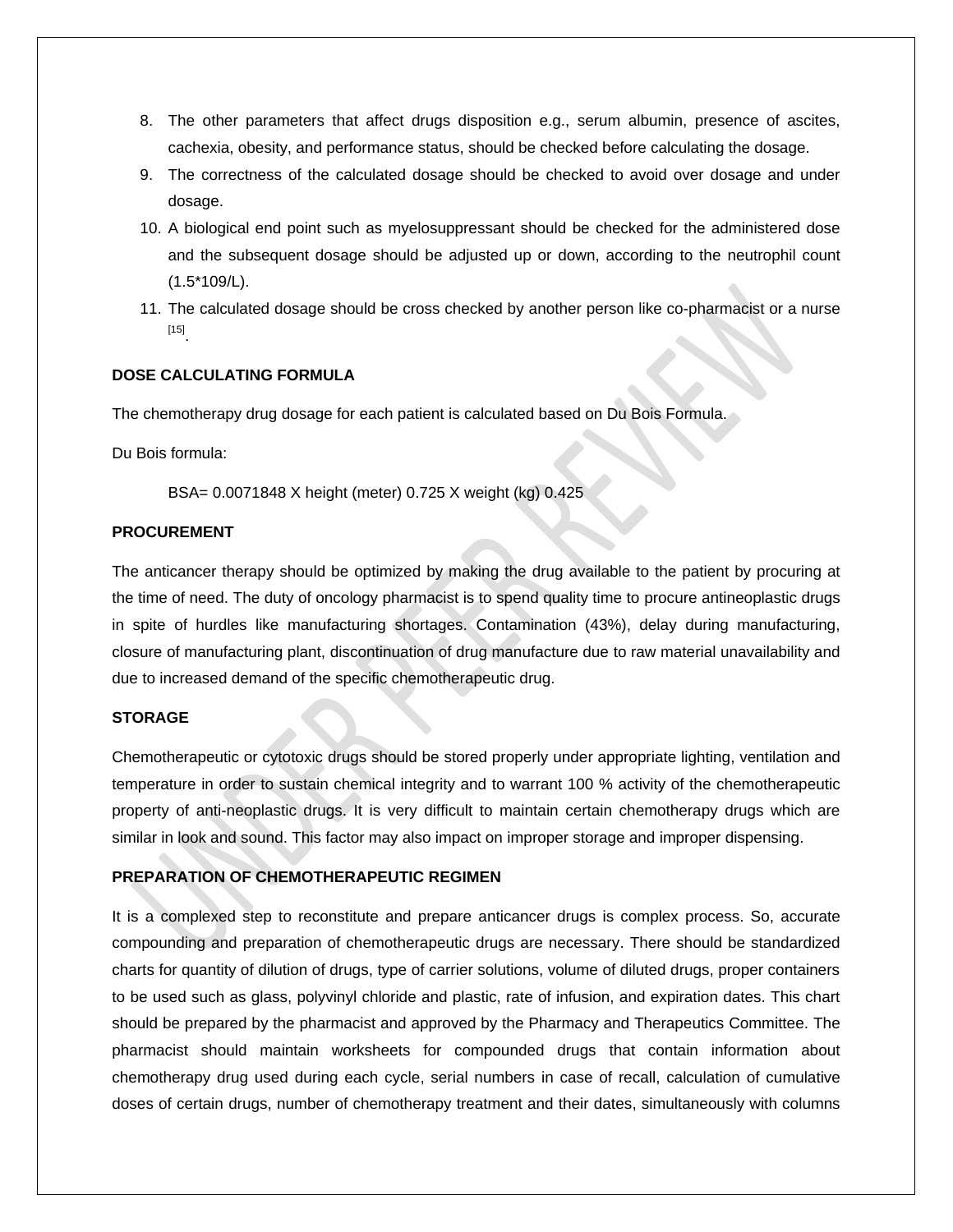for double checking by the technicians and pharmacists. This can help to maintain a record of patient's course of therapy over time [16].

#### **DISPENSING**

The pharmacist in a cancer care centre will also focus on appropriate drug delivery and writing policies and dispensing procedures for appropriate transport. Precaution should be taken for transporting breakable and expensive drugs in protein carriers. The pharmacist should be expert in writing policies and dispensing procedures that explain restriction during spillages or leakage situations and ensure suitable disposal of intravenous, oral or topical dosage forms. The pharmacist should be capable of dispense the exact cytotoxic drugs.

#### **INFUSION OF CHEMOTHERAPEUTIC DRUGS**

Chemotherapy is most often administered intravenously by infusion. The drug can be administered intravenously or through chest cannula. Some of the chemotherapy drug taken in pill or capsule form. Before mixing of chemotherapy drugs, the pharmacist should check the height and weight of the patient, and should also check the lab investigation values to ensure the safety of treatment. The pharmacy technician should collect all gathers all supplies like needle, protective kit, goggles, gloves, and containers necessary for preparing each single dosage of drug. Then, the pharmacist should mix the calculated dosage of drugs one by one. An oncology pharmacist should supervise the above works done by the technician. Pharmacy technicians should be expertise in mixing of chemotherapeutic drugs. The dosage should be prepared in strict sterile and germ-free area. Pharmacists should also take additional measures to recheck the order to make sure the right medication in the right dose, given through the right route of administration at the right time. The oncology pharmacists should also focus on medication safety profiles using innovative technology<sup>[17]</sup>. The prescribed medications should be checked for potential drug interactions. An ultimate goal is to provide a sterile and timely treatment for patient. The pharmacy team is available to discuss the needs of patient with co-pharmacists.

# **PREPARATION OF CHEMOTHERAPHY DRUGS FOR INFUSION**:

The following conditions must be followed while preparing chemotherapy drugs **[12]** . The preparing chemotherapy medication should be sterile, accurate and timely administered. The physician and the pharmacist should get collaborated for chemotherapy administration during treatment **[16]** .

# **STEPS INVOLVED IN PREARATION:**

- Physician orders patient's chemotherapy
- The pharmacist reviews the order for accuracy and completeness
- **Infusion nurse notifies the pharmacy when all assessments and parameters are cleared.**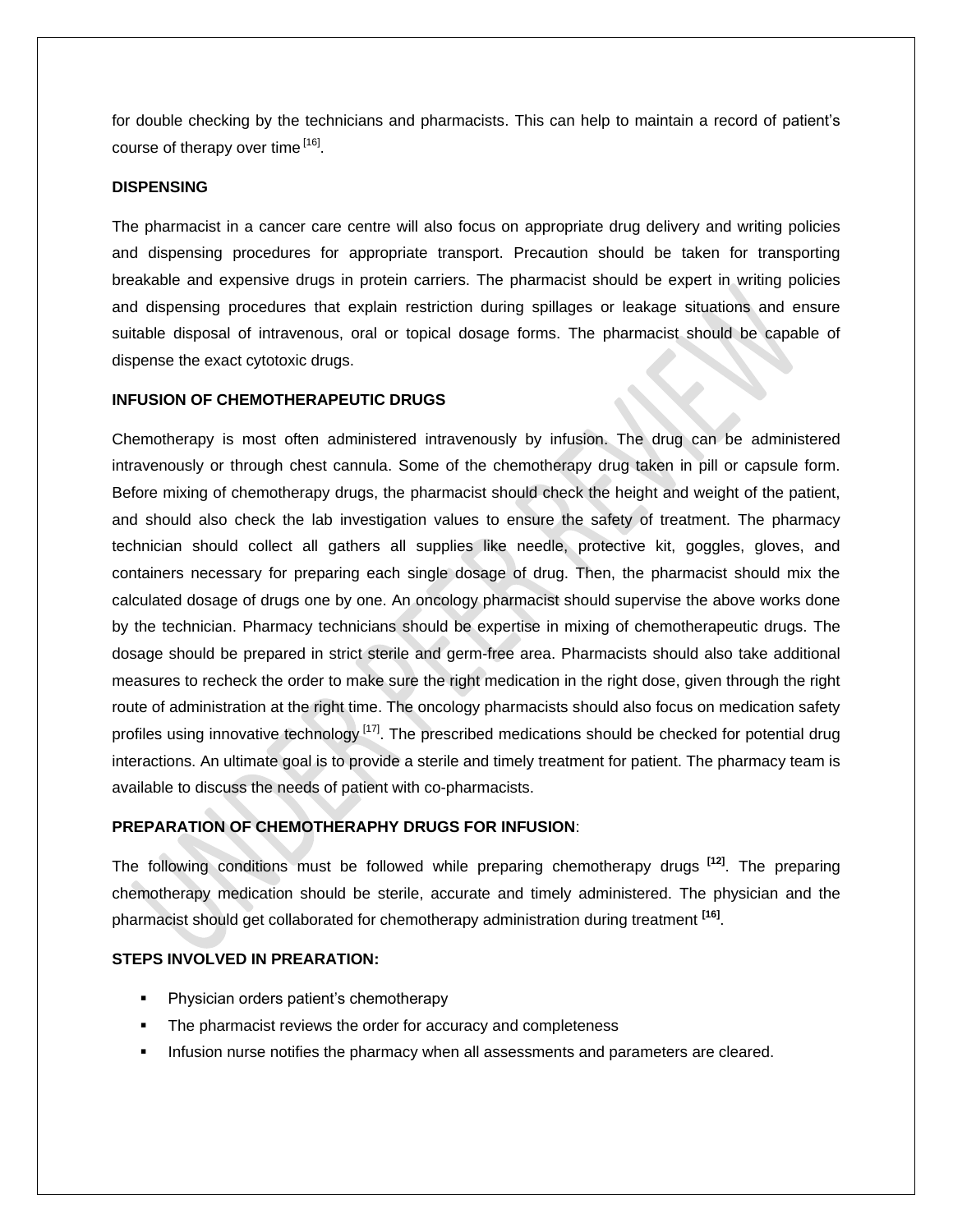#### **SPILLAGE HANDLING OF CHEMOTHERAPY DRUGS** [18]

Chemical spillage of chemotherapy drugs is defined as the spilling of cytotoxic hazardous drugs in solid, liquid or gaseous form. Preparation room should be checked property to reduce spillage and should be planned for responding to chemical drugs spillage is necessary irrespective of the type or the quantity of hazardous cytotoxic drugs. Safety equipment for spillages should be kept ready and the technicians should know about the emergency procedures for removal of spillages.

# **SPILLAGE MANAGEMENT PROCEDURE FOR CHEMOTHERAPEUTIC DRUGS:**

The cytotoxic spillage should be handled with the spill kit. The workers should be notified about the spillage. The spillage kit should be opened and the warning signage should be displayed at the isolated spillage area. The spreading of spillage should be prevented. The worker should wear the cytotoxic gown, booties, overshoes, gloves and masks with isolation gown. A set of pre-mix cleaning detergent should be obtained and 5% decon90 solutions should be prepared. Any broken glass pieces and any other sharp items should be removed from the spillage area and put into the sharp bin. Gauge should be used to clean up the spillage using 5% decon90 solutions as necessary. The cleaning procedure should be repeated several times and the gauges and wastes should be disposed into first cytotoxic waste bag. The area should be cleaned in an order of least contamination to the greatest contamination with deacon90 solutions to remove all spillage residues and the area should be rinsed with distilled water. The cleaned area should be allowed to dry. The contaminated area should be cleaned repeatedly at least two times. The contaminated equipment, gauze used to clean and the unused cleaning solution must be discarded into the first cytotoxic waste bag. Remove shoes cover and outer layer latex gloves, isolation gown and discard into the first cytotoxic waste bag. The first cytotoxic waste bag should be sealed and tightly tied. The first bag should be placed inside the second waste bag. The cytotoxic gown, masks and remaining gloves are discarded into the second cytotoxic waste bag. Then the second waste bag should be sealed tightly. The workers should wash their hands thoroughly. The supervisor should be notified about the spillage. The supervisor should prepare an incident report about the spillage of cytotoxic drugs, cleaning procedures and the removal of used materials. A replacement spill kit should be obtained from pharmacy services <sup>[19]</sup>.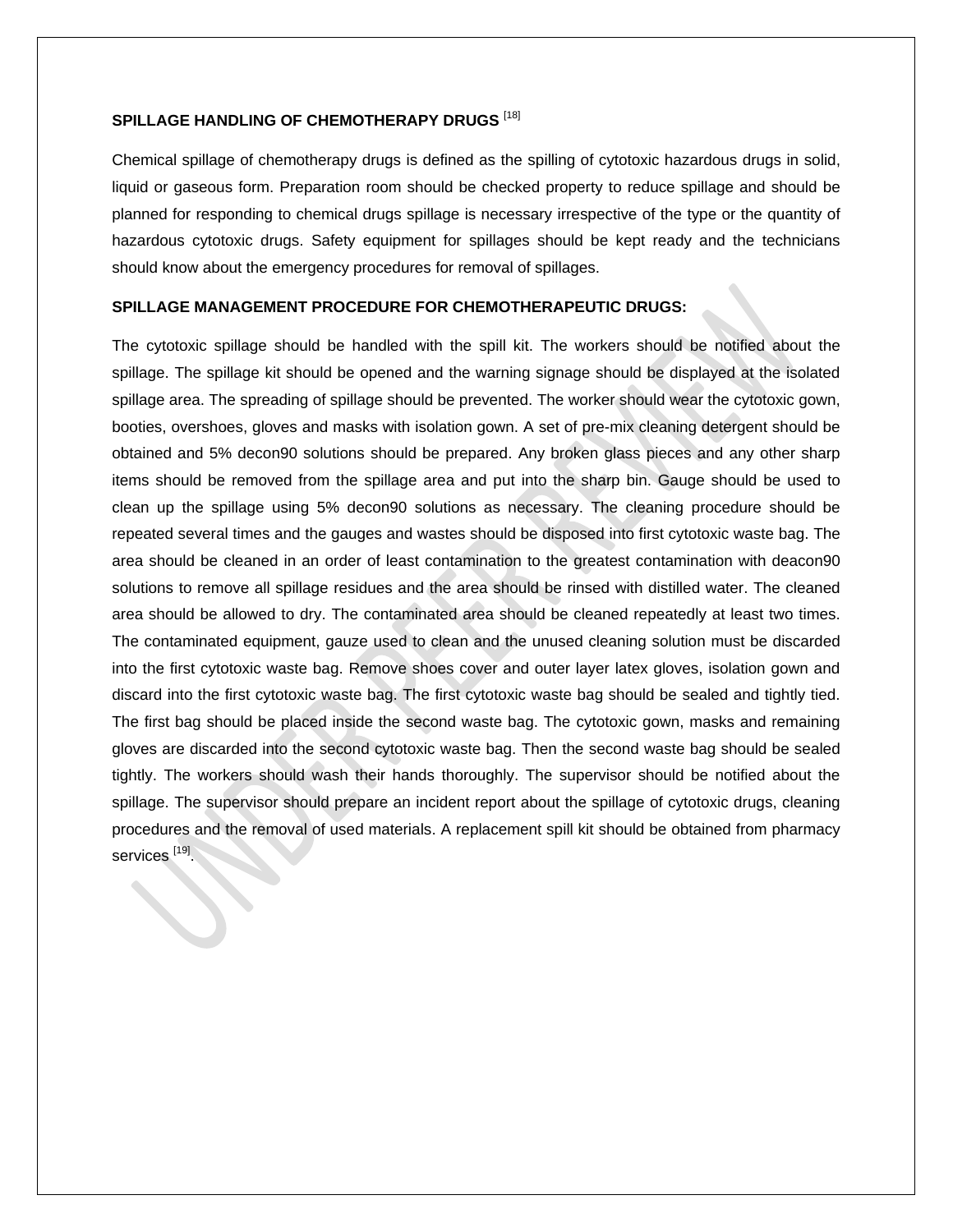# Contents of spill kits

Contents:





One tyvex cytotoxic gown one isolation gown





One pair shoe cover

one surgical mask, one respirator mask

Figure 1: The content of spill kit for handling spilled chemotherapeutic drug is depicted in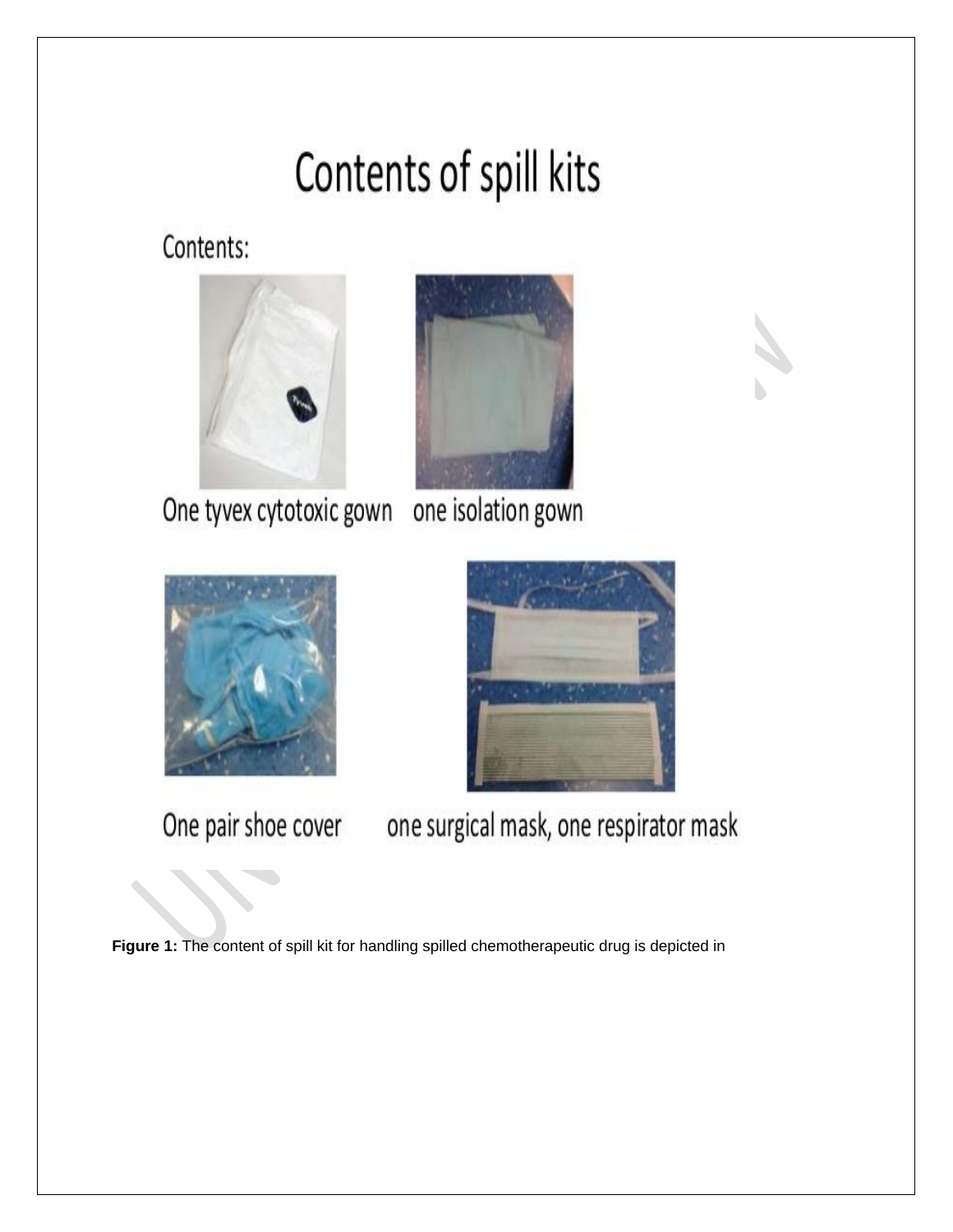

One protective eye goggles



Two cytotoxic waste bags, Plastic ties with label



two pair latex gloves



one sharps bin

Figure 2: Represent the package consisting of eye goggles for protection, two pairs of rubber or latex gloves, two waste bags for cytotoxic substances, labelled plastic ties and a bin for collecting sharp broken items**.**



One pack gauze



one spill management procedure

**Figure 3:** Represents the waste package consisting of gauze and a spill management procedure.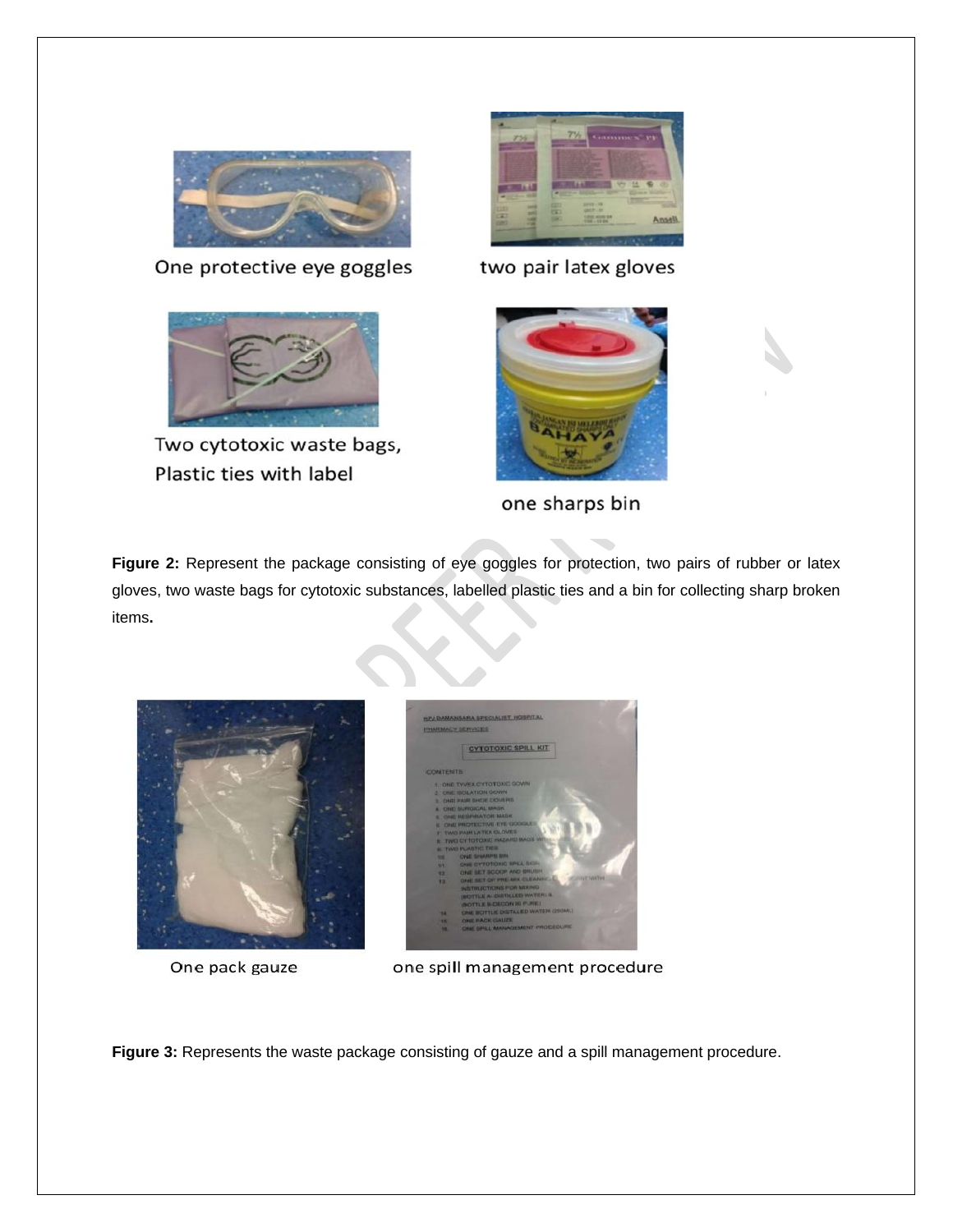# **WASTAGE DISPOSAL OF CYTOTOXIC CHEMOTHERAPEUTIC DRUGS AND BIOSOLID MEDICAL WASTES**

The policy for waste disposal of cytotoxic drug should be established as per the existing National biomedical waste management rules. The cytotoxic waste is any material or equipment that comes in contact with cytotoxic drugs during drug storage, drug handling, dosage preparation, drug administration, and waste disposal. These materials included packaging material, protective equipment, preparation supplies, syringes and needles, administration tubes, drug bags, and incontinence inner wears of cancer patients who received cytotoxic drugs, hood prefilters and high efficiency particulate air (HEPA) filters [20, <sup>21]</sup>. The cytotoxic waste should be placed in an air-tight container and "cytotoxic" Hazard symbol should be prominently mentioned on the container. The other cytotoxic wastes such as administration tubing and protective equipment should also be kept in a leak-proof and tear-proof containers with the cytotoxic hazard symbol. All cytotoxic waste should be packed in rigid leak-proof containers with cytotoxic hazard symbol and scheduled for final transport outside the institution. The remaining unused fluid from the cytotoxic drug preparation should be disposed in a sealed container and placed in a rigid container. The base of the rigid disposal container should be covered with absorbent pads. This rigid container should be handled and disposed like other cytotoxic waste. Disposable incontinence diapers and inner wears used by the cancer patients should be packed in a cytotoxic waste container. The cytotoxic waste containing spills and other things should be incinerated at 120°C or above. The cytotoxic waste receiving containers or incinerators should remain closed and opened only during waste deposition. Waste bins with foot pedal and lids is recommended for minimal exposure during disposal of cytotoxic waste <sup>[22, 23]</sup>. The people who work in the cytotoxic disposal area must also know the disposal procedure to avoid contamination of outer side of the receptacle when depositing waste. The workers should be trained for proper transportation of cytotoxic waste receptacles. Only the assigned and trained person should handle the receptacles. The trained workers should wear gloves and protective goggles and also should have an individual spill kit during disposal. The cytotoxic waste container should not be removed through public care units and canteen  $^{[24, 25]}$ .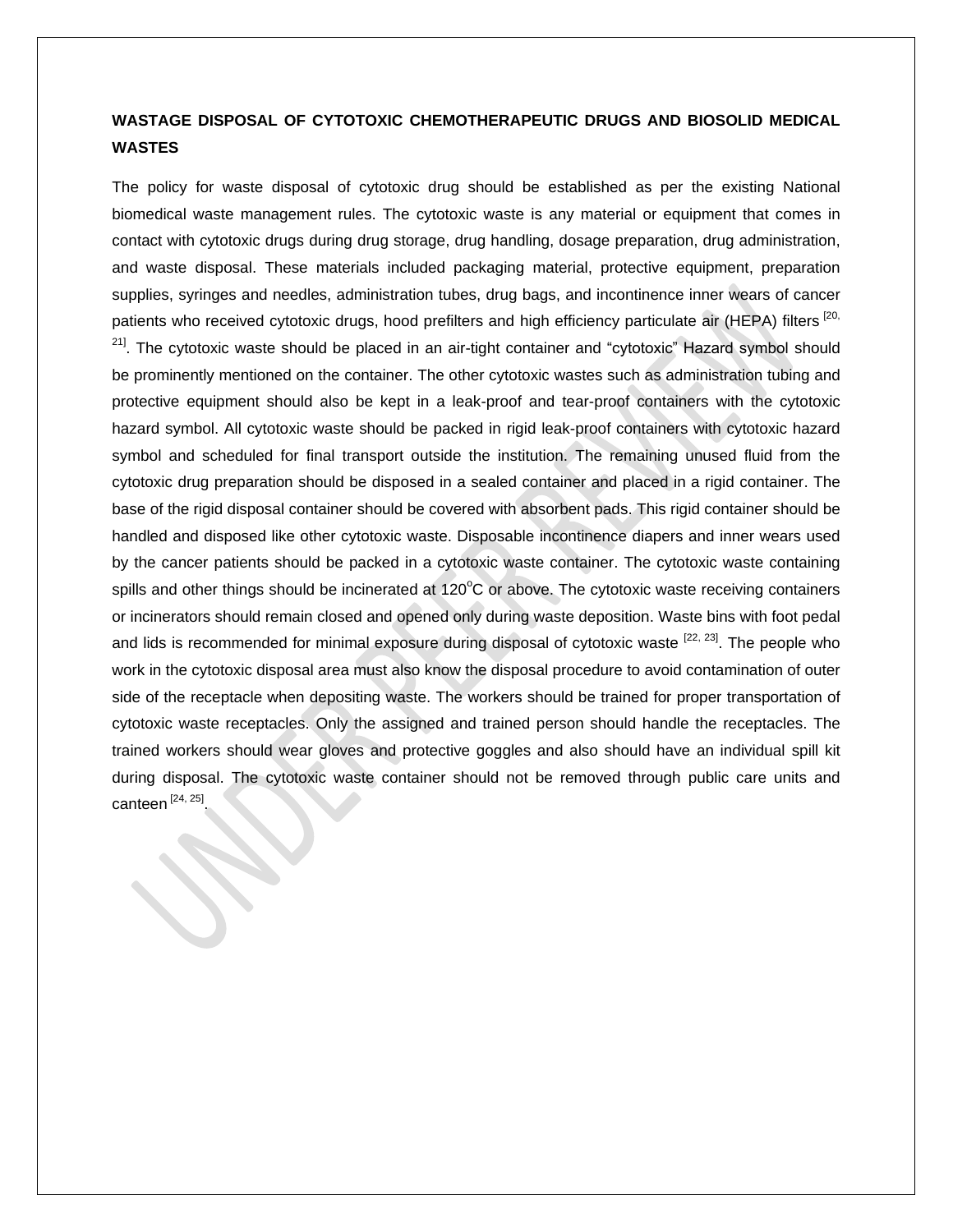

**Figure 4:** The poster that has to be displayed in the cytotoxic waste disposal management facilities in any institution or hospital.

# **2. MATERIALS AND METHODS**

The study was done at the Erode Cancer Centre, Erode for a period of six months from February 2019 to July 2019. The patient's data was collected from patient's prescription chart and inpatient pharmacy where the drugs are dispensed and prepared. The chemotherapy prescriptions were collected from the hospital. Data of drugs prescribed, routes of administration and dosing regimen were analyzed from the collected chemotherapy prescription. The information about chemotherapy drug regimen preparation, dosing, infusion, spillage handling and wastage disposal of chemotherapy drugs at the in-patient pharmacy and chemotherapy drugs preparation room was observed. Procedure for handling chemotherapy drugs after dispensing was given mentioned below. The pharmacist received the prescription from the nursing station. Then the prescription was cross checked and verified by the pharmacist with the physician. The pharmacist after getting confirmation about the prescription from the physician and proceeded to the dose calculation. The dose calculation was based on the BSA by using Du Bois formula. All chemotherapy drugs were administered through the intravenous route. Pre dose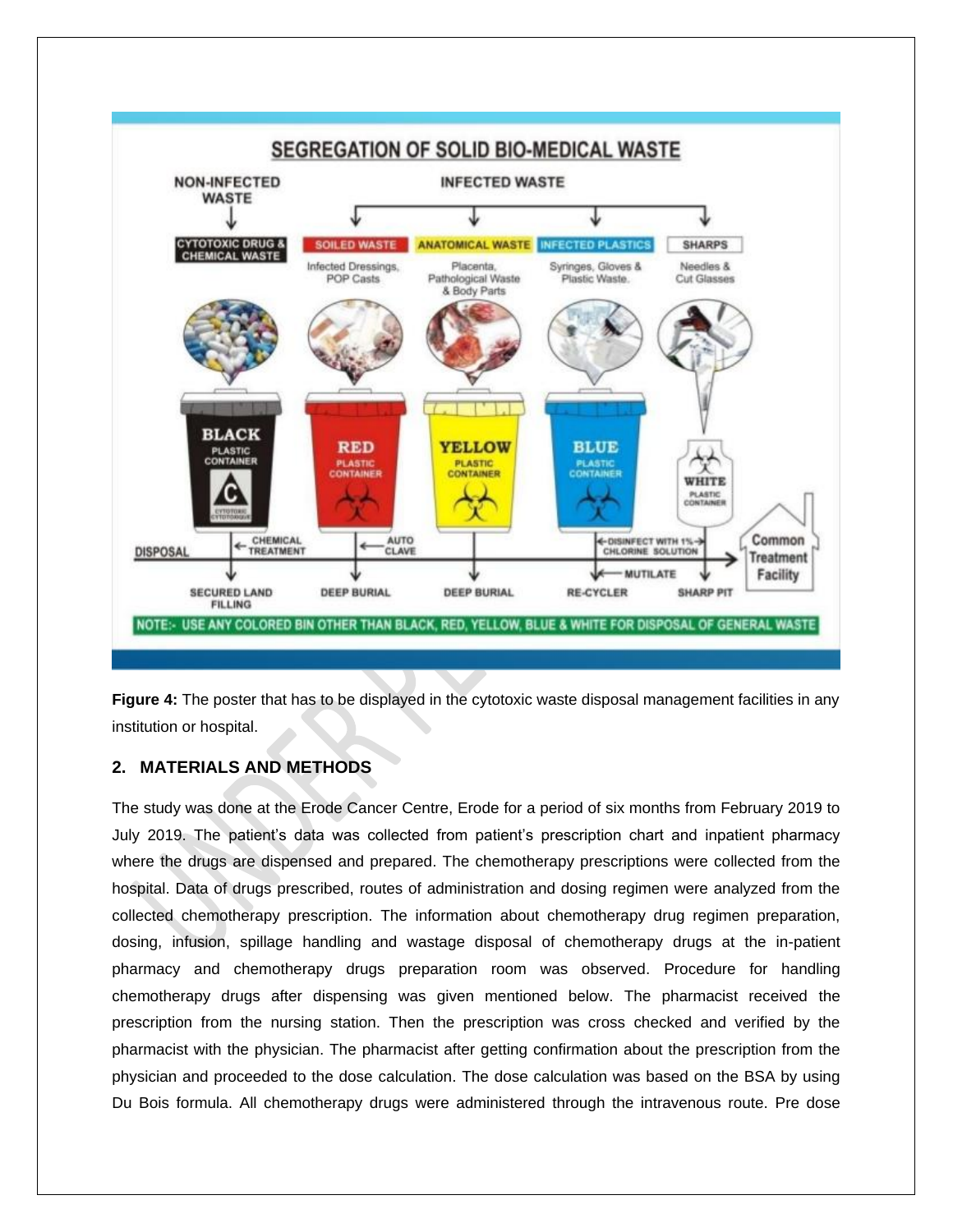calculation was prepared to the infusion. The infusion preparation was carried out using saline solution. The selection of saline solution was based on the type of the chemotherapy drug. The prepared infusion drug was filled into the sterile syringe with accurate dose. Then the filled syringe was hand over to the respective nursing person. Remaining drugs after infusion were disposed by the pharmacist as per the guidelines.

# **3. RESULT AND DISCUSSION**

We have collected 59 prescriptions which contain both single (cisplatin alone) and combined drugs therapy. From that, 42 prescriptions contain singles drugs therapy and 17 contain combined drug therapy. Among those prescriptions, cisplatin is the most commonly used drug for single dose chemotherapy treatment. The current study dealt with the exploration of role of oncology pharmacists for ensuring the safety during compounding, preparing, and dispensing the chemotherapeutic drugs. The pharmacists should be responsible for minimizing drug waste, managing drug shortages, and for decreasing exposure to hazardous drugs. So, we planned to do the study by choosing inpatient pharmacy at Erode Cancer Centre, located at Thindal, Erode. We have been posted in inpatient pharmacy and chemotherapy drugs preparation room for one month. We learnt about prescription handling of chemotherapy drugs, preparation, infusion handling and spillage handling of cytotoxic drugs step by step with the help of medical care team consisting of pharmacist, nurses and oncologist.

#### **4. CONCLUSION**

To conclude, the study suggested that the pharmacist in a cancer care hospital should specially be trained for the handling of chemotherapeutic drugs, mixing and infusion, spillage handling and wastage handling in order to provide accurate treatment for patient and to avoid untoward damage to the person who is handling. The pharmacist should be involved in educating co-pharmacists and health care providers about the chemotherapy order writing, dosage calculation, infusion techniques and mixing and spillage handling of drugs in order to provide accurate treatment to patient, safety handling of cytotoxic drugs before administration, wastage and spillage handling after the administration in a tertiary care hospital.

# **CONSENT**

The patient's informed consent was obtained before the case facts were published.

# **ETHICAL APPROVAL**

As per international standard or university standard written ethical approval has been collected and preserved by the author.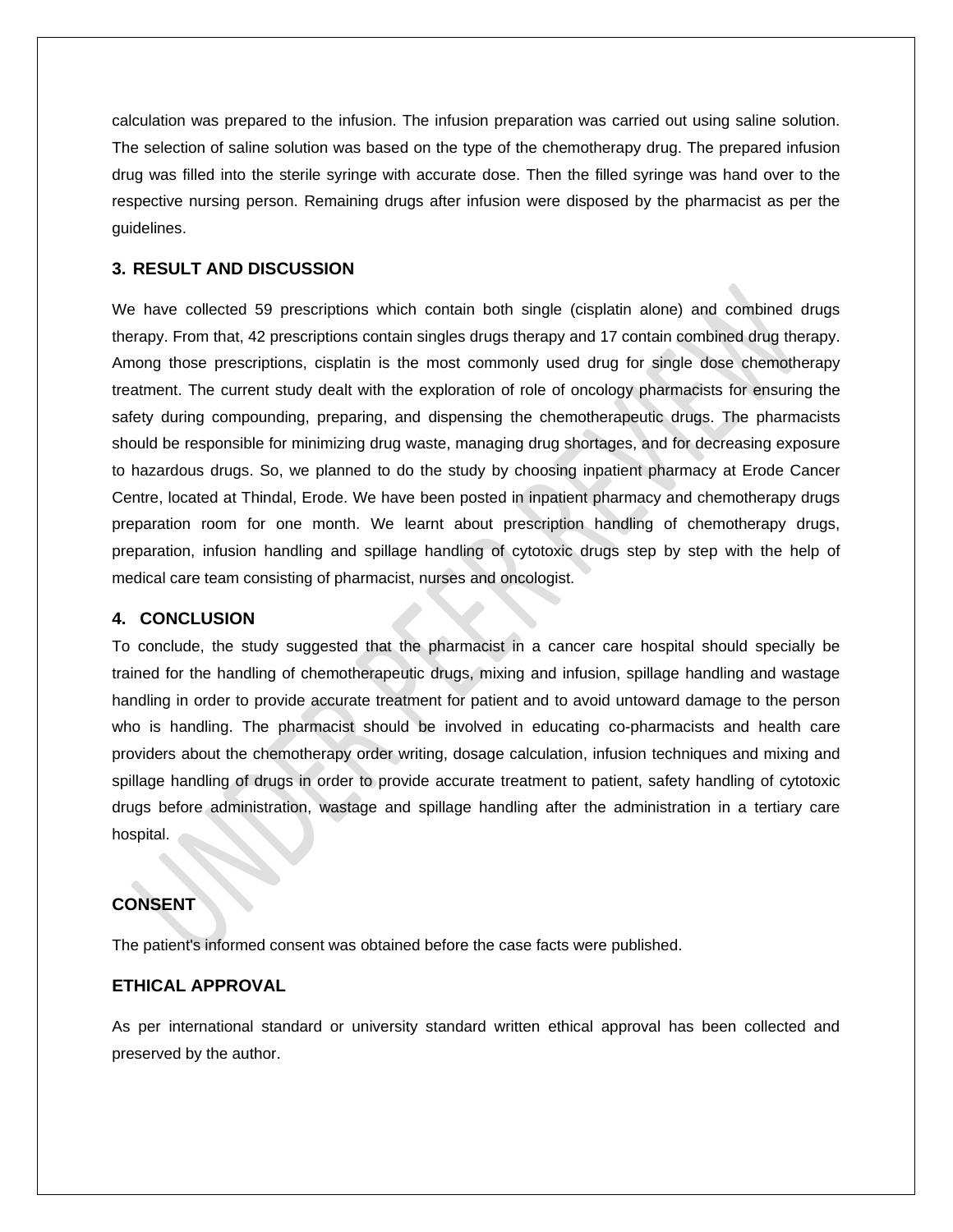### **REFERENCE:**

- 1. National cancer institute. Compréhensive cancer information [https://www.cancer.gov/about](https://www.cancer.gov/about-%09cancer/understanding/what-is-cancer)[cancer/understanding/what-is-cancer.](https://www.cancer.gov/about-%09cancer/understanding/what-is-cancer)
- 2. Cancer society of Finland [https://www.allaboutcancer.fi/facts-about-](https://www.allaboutcancer.fi/facts-about-%20Cancer/what-cause%20%09cancer/) Cancer/what-cause cancer/
- 3. Understanding cancer-the basis [https://www.webmd.com/cancer/understanding-cancer-](https://www.webmd.com/cancer/understanding-cancer-%09basis) basis
- 4. Rajamani S, Radhakrishnan A, Sengodan T, Thangavelu S. Augmented anticancer activity of naringenin-loaded TPGS polymeric nanosuspension for drug resistive MCF-7 human breast cancer cells. Drug Development and Industrial Pharmacy. 2019;44(11):1752-1761.
- 5. Vawhal P, Rajavel R, Mute V, Awari D. Screening of antineoplastic activity of Oscillatoriaannae against Diethyl Nitrosamine induced cancer in rats. J Pharm Sci and Res. 2011;3(7):1354-1359.
- 6. Jacob MK, Ammu A, Eapen BA, Behnan A, Prabha S, AneenaDevassy K, Kumar AS, Sivakumar T. Evaluation of off-label drug use in the out-patient department of a psychiatry hospital. Int J Pharm Sci Rev and Res. 2016; 40(1):206-210.
- 7. Paul EP, Pullan CS, Joseph M, Premkumar U, James A, Sivakumar T. Observational study on prescribing pattern of antiepileptics in outpatients in a neuro-psychiatric government hospital in North India. Int J Pharm Sci Rev and Res. 2016; 40(1):47-51.
- 8. Harsh M. Diagnosis of cancer, Textbook of pathology.  $6<sup>th</sup>$ edition, 232.
- 9. Karp G. Cell and molecular biology concepts and experiment. 1998:  $3<sup>rd</sup>$  edition John Wiley and sons, Inc, 700-712.
- 10. Tripathi KD. Types of chemotherapeutic drugs, 2004. Essentials of medical pharmacology, 5<sup>th</sup>edition, 769.
- 11. National cancer institute. Types of cancer treatment. <https://www.cancer.gov/about-cancer> /treatment/type
- 12. Karen W and Mark S. Preventing medication errors with smart infusion technology. Am J Health Syst Pharm. 2004;61(2):177-183.
- 13. Osama M., Al-Quteimat., Mariam A., Al-Badaineh. Role of oncology clinical pharmacist: a case of life-saving interventions. Int J Basic &Clin Pharmacology. 2013;2(5):655-658.
- 14. Shinya S, Alexandre C, Hisanaga N, Philip EJ, Kazushi E, Shinichiro S. Chemotherapy regimen checks performed by the pharmacist contribute to safe administration of chemotherapy. J Onco Pharm Pract. 2017;23(1):18-25.
- 15. Ahmet SB, Nevzat B, Ömer D, Abdikarim A, Bilgen B. The role of the pharmacist in the multidisciplinary approach to the prevention and resolution of drug-related problems in cancer chemotherapy. J Oncol Pharm Pract. 2019;25(6):1312-1320.
- 16. Susan G, Niesha G, Beth C, Karen C, et al. Safe handling of oral chemotherapeutic agents in clinical practice: recommendations from an international pharmacy panel. JOncolPract. 2011;7(1):7-12.